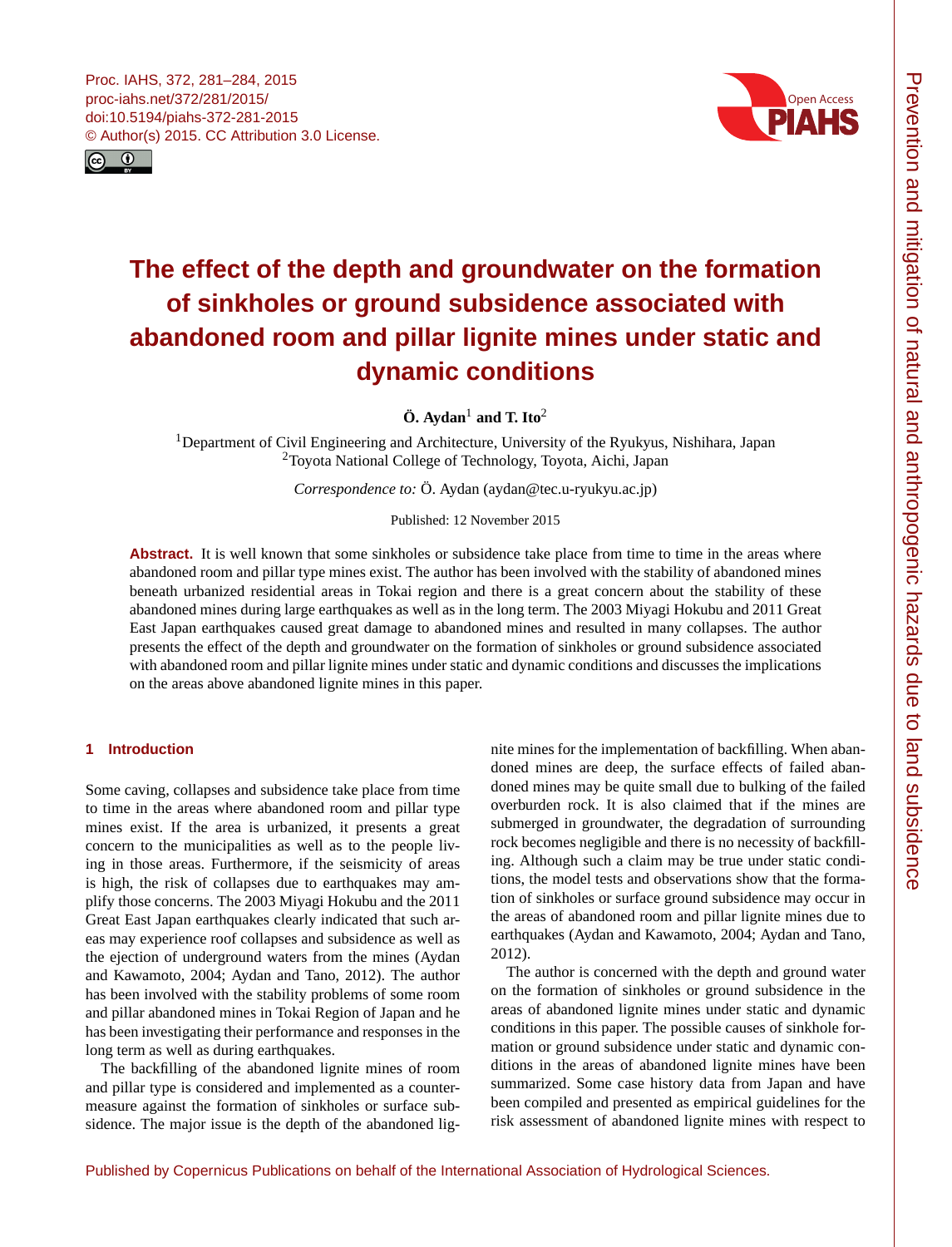

**Figure 1.** Degradation of strength of rocks of abandoned mines in Mitake with water content and long-term creep loading (b is empirical coefficient in the empirical long-term strength relation). **(a)** Effect of water content. **(b)** Long-term strength.



Figure 2. Large sinkholes occurred recently over the abandoned lignite mine in Mitake town.

sinkholes or surface ground subsidence. Furthermore, some suggestions on the quality of backfilling are presented and discussed.

## **2 Degradation characteristics of surrounding rocks**

The surrounding rocks and lignite itself in abandoned lignite mines are sedimentary rocks and very prone to degradation due to cyclic variations of water content during absorption and desorption. Such variations cause flaking of surrounding rocks from roof and pillars of lignite seam and results in the reduction of the support area of pillars and thinning of roof layers. Furthermore, the increase of water content results in the reduction of the compressive strength and elastic modulus of soft ocks surrounding (Fig. 1a).

The pillars are subjected to sustained load due to overburden so that the creep phenomenon of surrounding rocks (Fig. 1b) and lignite seam is another cause of the formation of sinkholes or surface subsidence. When the lignite mines are abandoned, they may become wholly or partially submerged in groundwater. The authors experimentally showed that the long-term strength of lignite and surrounding soft rocks drastically reduce upon submergence in groundwater.

#### **3 Case history data on room and pillar mines**

New constructions over the abandoned mines and earthquakes from time to time cause additional static and dynamic forces on the rock masses of pillars and roofs. As a result of these actions, partial collapses of roof layers, the crosssectional decrease of supporting pillars and even the failure of pillars occurs eventhough their effects may not be observed on the ground surface (Aydan and Tano, 2012). There are some occurrences of sinkholes and large ground subsidence from time to time in Mitake town (Fig. 2).

The authors compiled various data on the formation of sinkholes and subsidence over abandoned mines reported in literature. Sinkholes are generally caused by the degradation of roof layers under different environmental conditions, groundwater flow and vibration effects. On the other hand, subsidence involves failure of rock pillars, and overburden depth and degradation of rock materials are critical parameters. Figure 3a shows the case history data plotted in the space of overburden  $(H)$  and settlement  $(S)$  normalized by the seam extraction height  $(h)$ . The majoriy of sinkholes are observed when the overburden is less than 10–15 times the seam extraction height. This implies that the overburden would be 20–30 m for a seam extraction height of 2 m. However, subsidence may occur at any depth, provided that pillars fail and may initiate after longer time following the termination of mining. There are some examples of delayed failures after about 40–130 years.

Aydan and Tano (2012) reported some examples of the damage to abandoned mines in Tokai and Tohoku regions by several earthquakes with a moment magnitude greater than 6. Figure 3b shows the relation between the moment mag-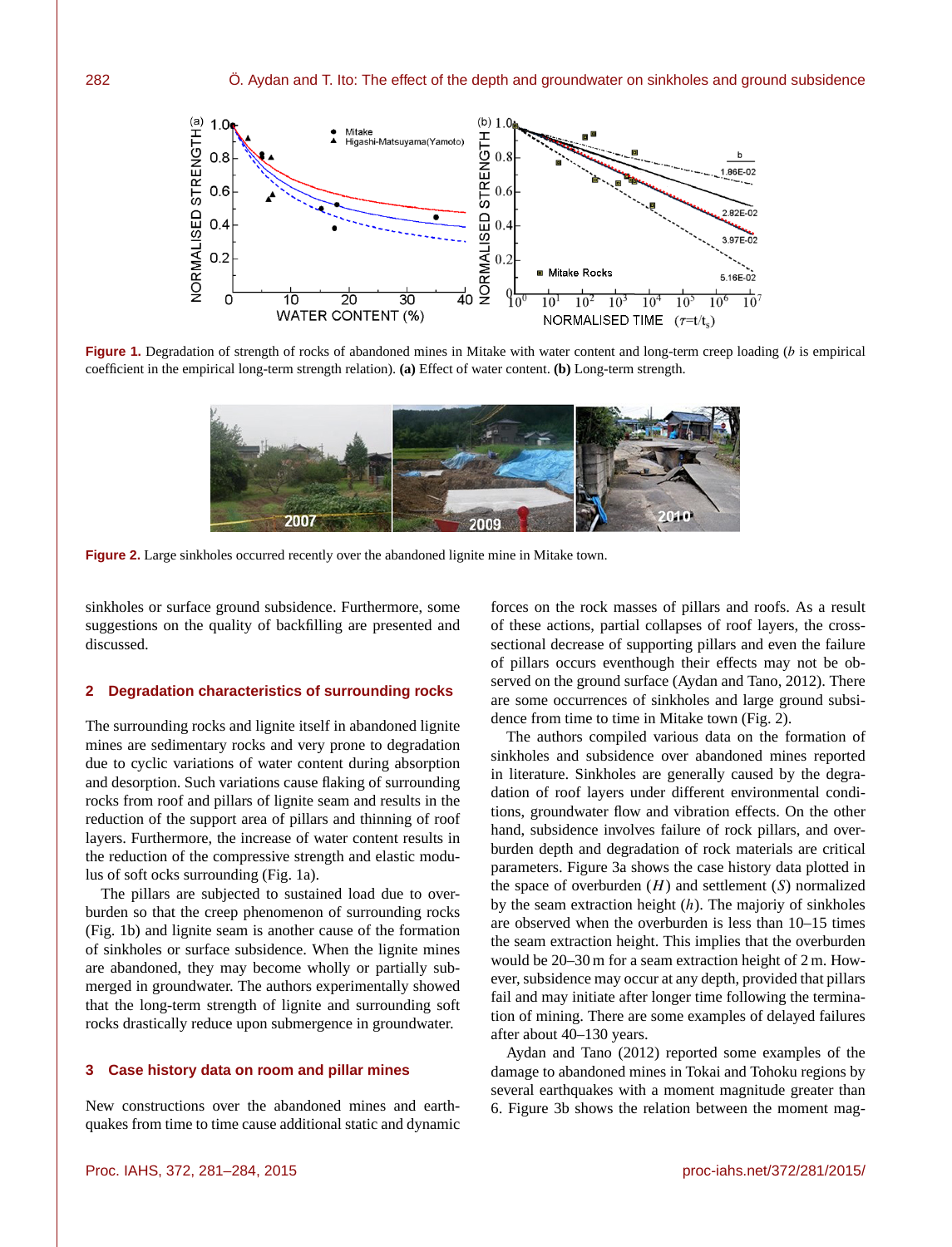

**Figure 3. (a)** Normalized seam height versus normalized settlement; **(b)** moment magnitude of earthquakes versus the hypocentral distance of sinkhole/subsidence localities.



**Figure 4.** Effects of degradation and creep loading on failure time of pillars and roofs ( $\sigma_{cs}$ : short-term uniaxial compression strength;  $\rho$ : unit weight of surrounding rock;  $A_t$ : supported area;  $A_p$ ; pillar height; L: room width; a: empirical coefficient of degradation function; b: empirical coefficient of long-term strength function, see Aydan et al., 2006 for details). **(a)** Pillar. **(b)** Roof consisting sandstone.

nitude of the earthquake and hypocentral distances of sinkholes/subsidence localities. It is of great interest that an envelope defined by linear relations can be inferred between damaged and undamaged regions of the moment magnitude versus hypocentral distance reation. Figure 3 may serve as a guideline to assess the risk of sinkhole or large subsidence due to abandoned mines and quarries exploited using the room and pillar method as a function of earthquake magnitude. However, there is still a great necessity to compile more data to confirm the validity of the proposed relation. Besides the possibility of caving of abandoned mines during earthquakes due to either pillar failure and/or roof failure, the groundwater in mines may present additional effects on the susceptibility pf submerged abandoned mines. These effects may be observed as sloshing, which may further weaken the surrounding rockmass and cause additional collapses.

## **4 Considerations on sinkhole formation and ground subsidence**

### 4.1 Static condition

The pillar failure would fundamentally induce ground subsidence while the failure of roof may induce either sinkholes or subsidence depending upon the depth of lignite seam. The

tributary area method is simple yet effective method to assess the overall stability of the pillars. Aydan et al. (2006) proposed a procedure for evaluating the stability of pillars subjected to the effect of degradation of lignite under the cyclic wetting and drying and the creep loading. Figure 4a shows both effects of long-term strength and degradation rate. Compared with the failure time of pillar under the condition of creep loading only, the failure time of pillars become shorter. The shaded region (Fig. 4a) corresponds to the estimated conditions of the abandoned mine that the authors have been investigating in Mitake area (Aydan et al., 2006). For the lower bound strength range, the stability problems of pillars would occur after 5.6–50 years and after 30–75 years for the upper bound strength range.

The stability of roof layers can be checked against various forms of failure. Although roof layers may crack due to bending stresses, their ultimate failure would be governed by arching phenomenon (although shear failure may be conceived, it is not generally likely to occur) within the roof layers. If the fiber stress exceeds the compressive strength at the crest of the arch within the roof layer, the roof layer will collapse. The effect of degradation can be imposed on the thickness of roof layer while the effect of long-term strength can be imposed on the compressive strength of roof layers.